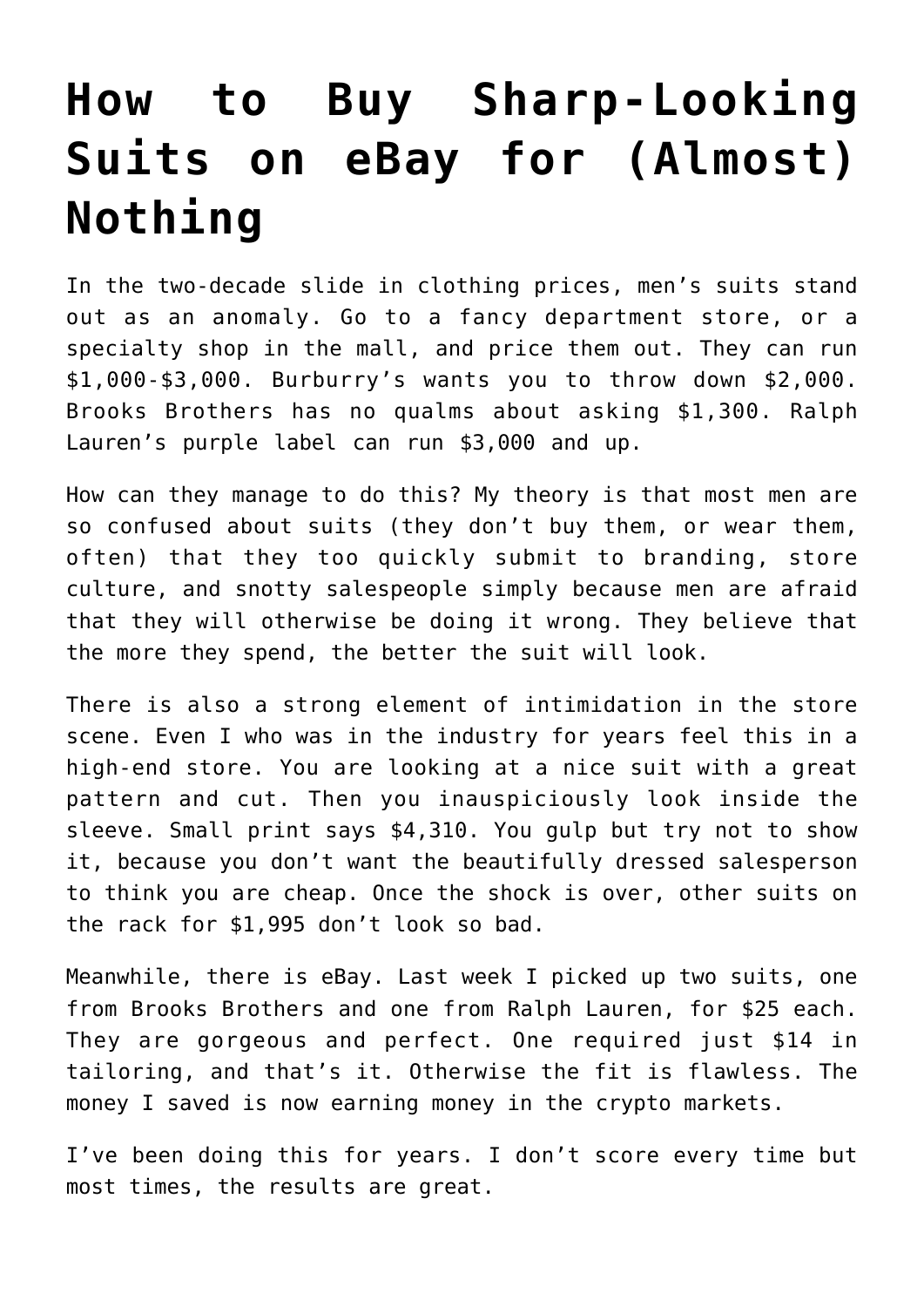Why don't more men do this? Part of the resistance might be aversion to "used" clothes. I've never understood this concern. If you buy something new and wear it once, it is already used. The real focus should be on the suit itself, not whether someone has worn it before. For that matter, I love to buy at old-fashioned [thrift stores.](https://fee.org/articles/be-the-master-of-the-thrift-store/)

Here's how to get just the suit you need on eBay.

## **Find out your size in advance.**

This means going to a regular men's wear shop and trying them on, with the assistance of a sales person. If you are 6'1" and taller, you will need a Long. If you are 5'8" or shorter, you will need a Short. Otherwise, you need a regular. (I'm exactly 6' and wear a Regular). After that, there is the chest size. The waist of the pants is determined by standard proportions, and can be adjusted with tailoring.

For some reason, when guys try on suits, they typically start flailing around and moving their arms straight out and bending their legs. It's a mystery why they do this! The correct posture is to stand straight and comfortable, arms by your side, looking in the mirror.

Fashions today are calling for suits to be more snug than they used to be. It really shouldn't hang on you like a sack. At the same time, the vent in the back should not open up when standing straight.

Once you find the size that works for you – and it is true that sizes vary depending on cut and make – write it down. That is the size you can search for on eBay. This is your first step in discovering good deals. The site carries both new and used clothing from many different sources. The tricky part is discovering the jewels amidst an amazing amount of junk.

**Only look at clothing with natural fabrics, which usually**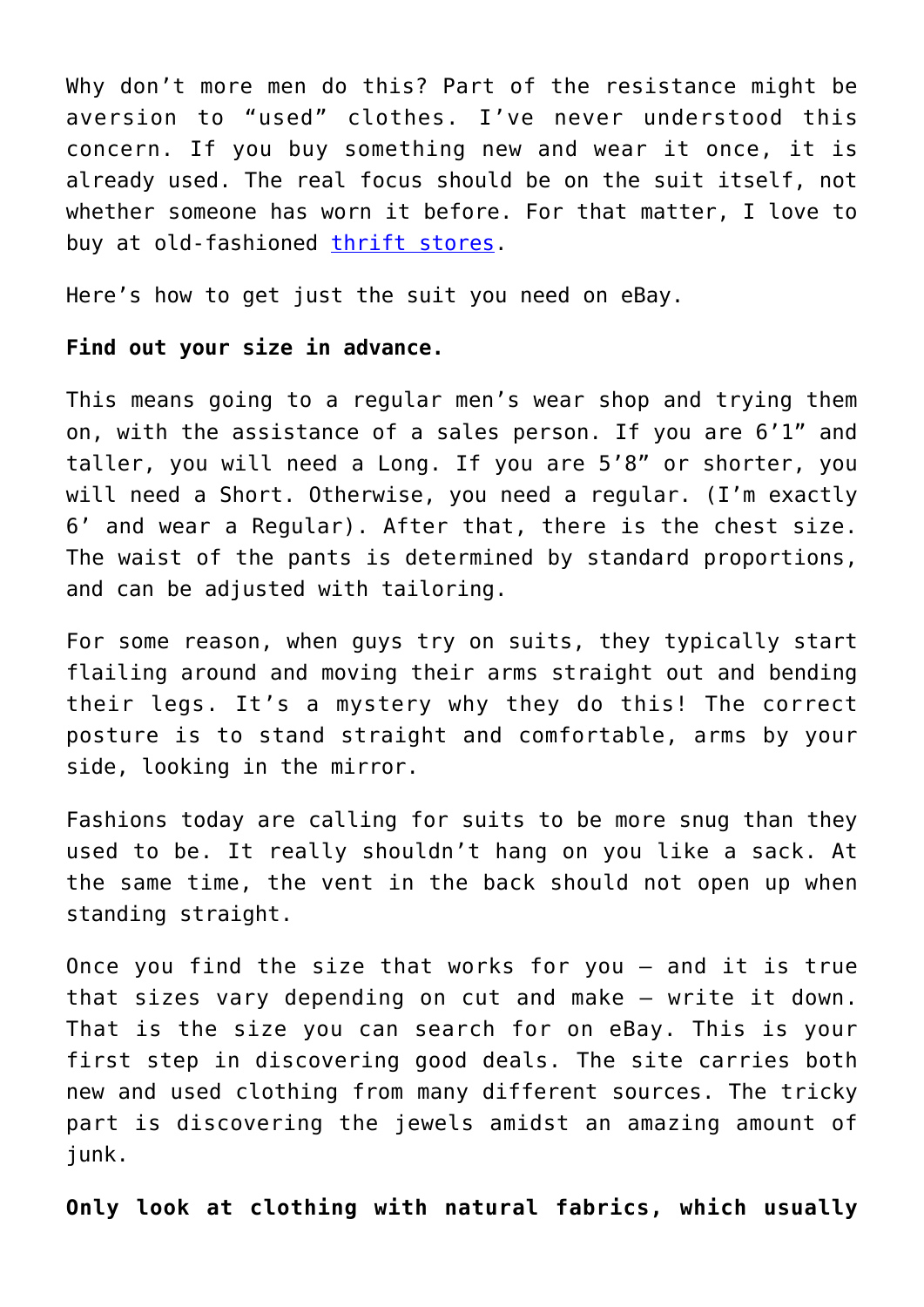### **means 100% wool, or perhaps blended with silk and/or cotton.**

This is not because a poly blend suit is a terrible thing. They can look just fine. What the strict focus on all-natural does here is serve as a quality filter. You can have much more confidence about the garment if you can rule out 90% of the bad items. If some item says "luxurious wool feel," you can know for sure it is polyester. Don't go there, no matter what.

#### **Immediately forget anything more than \$300 to \$400.**

What you are really going for here is to spend less than \$100. There are plenty of items available. You will notice that some sellers on eBay are trying to fob off on you a \$5,000 suit for \$1,300. They might be correct about this and it is probably a steal. I don't know. But this is not what you are going for. If you are prepared to spend that kind of money, eBay might not be the best place for you in any case. Plus, from experience, I can promise you that if you are careful, you can slice two zeros off that \$5,000 item.

#### **The make of the suit matters.**

You can filter out vast amounts of items based on the make of the suit alone. I would suggest avoiding anything from Jos. A Bank, not because all their clothing is terrible but the quality is so unstable that you cannot know for sure. It is very likely to be trash, to be perfectly frank.

Brands and designers you are looking for: Calvin Klein, Burberrys, Ralph Lauren, Brooks Brothers, Hugo Boss, Canali, Hickey Freeman, Kenneth Cole, Hart Schaffner Marx, Hilfiger, and Oxxford. If it is another brand, you can Google it yourself. Each brand has a particular way about it (Freeman and Brooks are going to be roomier than Boss and Lauren) but at some point, you are just going to have to take a chance. And you can always return anything.

**Pay attention to lapel size.**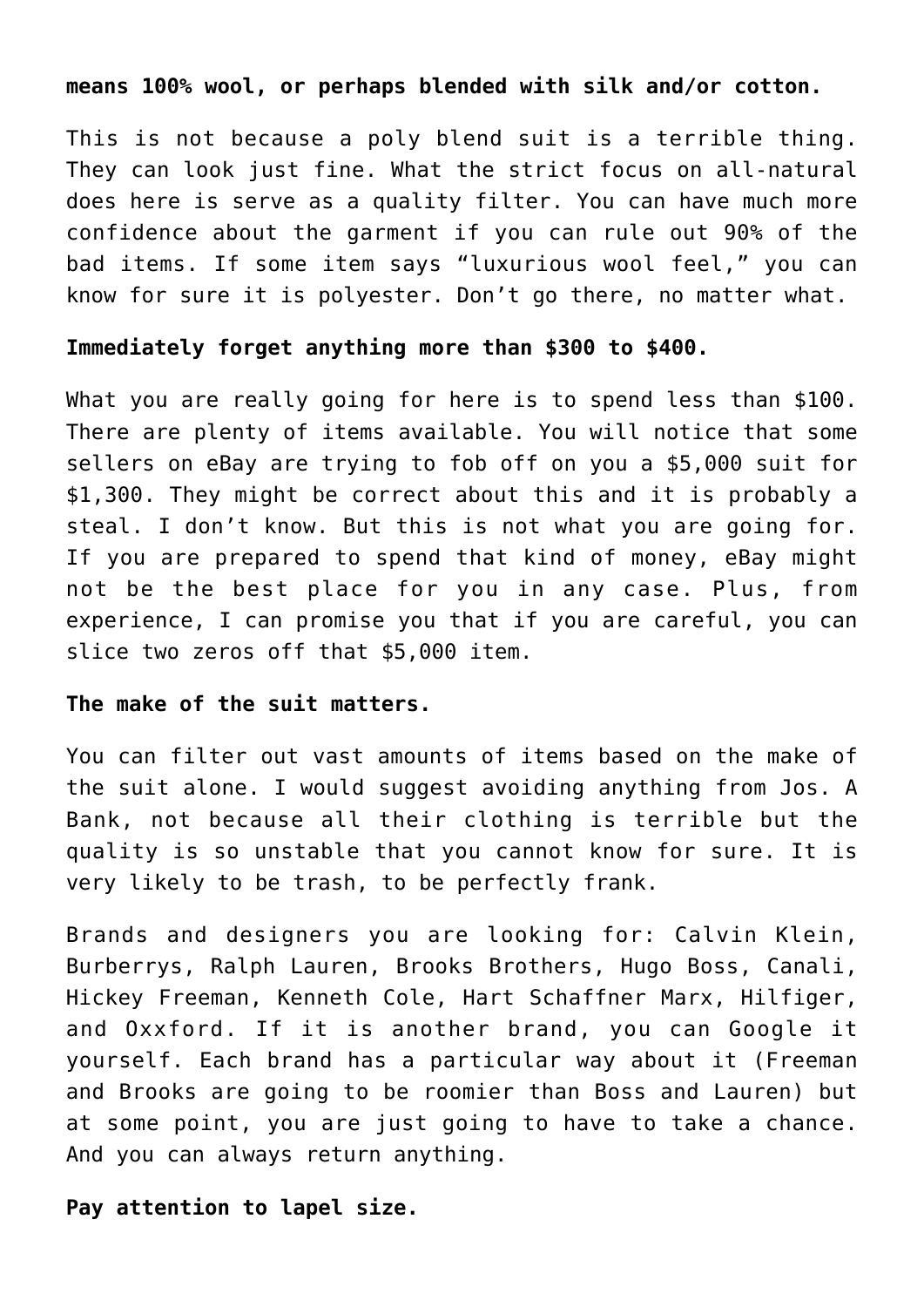The main thing that changes about men's suits (and ties) is the lapel width. They blow up and down through the decades. Today fashion dictates that lapels are narrow. The most obvious giveaway that you are wearing an old suit is for the lapel to be too wide. Because the suits on eBay can be old or new, made anytime between 1970 and today, you should pay careful attention to this.

# **Don't get anything weird.**

For some reason, guys who don't buy many suits seem to be attracted to the most exotic thing out there, maybe because they saw it being worn by some cool dude in the movies or in some music video. This is a huge error. The basics are always to be preferred: blue, gray, or black, with or without stripes. Small checks can be fine. Don't go to brown or white or some zoot suit or anything else strange. Such suits do not give the right impression. They come across as egocentric, whereas the real point of a suit is not to make others think you are great but rather that you are complimenting others by dressing up for them.

# **Return it if it is not right.**

Most suits will require some tailoring: sleeves, inseam, a bit taken in around the body, and so on. However, the expenses on alterations can mount very quickly. Spend too much and you defeat the purpose. If it doesn't fit, if it feels weird, if it is not what you are hoping, it's no big deal: just return it and start again.

## **And keep trying.**

Just because the right suit doesn't appear on eBay today, doesn't mean that it won't appear tomorrow. The inventory is constantly changing. This is a treasure hunt. You have to stay after it. Each time you go through the filtering process, you are gaining skills at shopping in this venue.